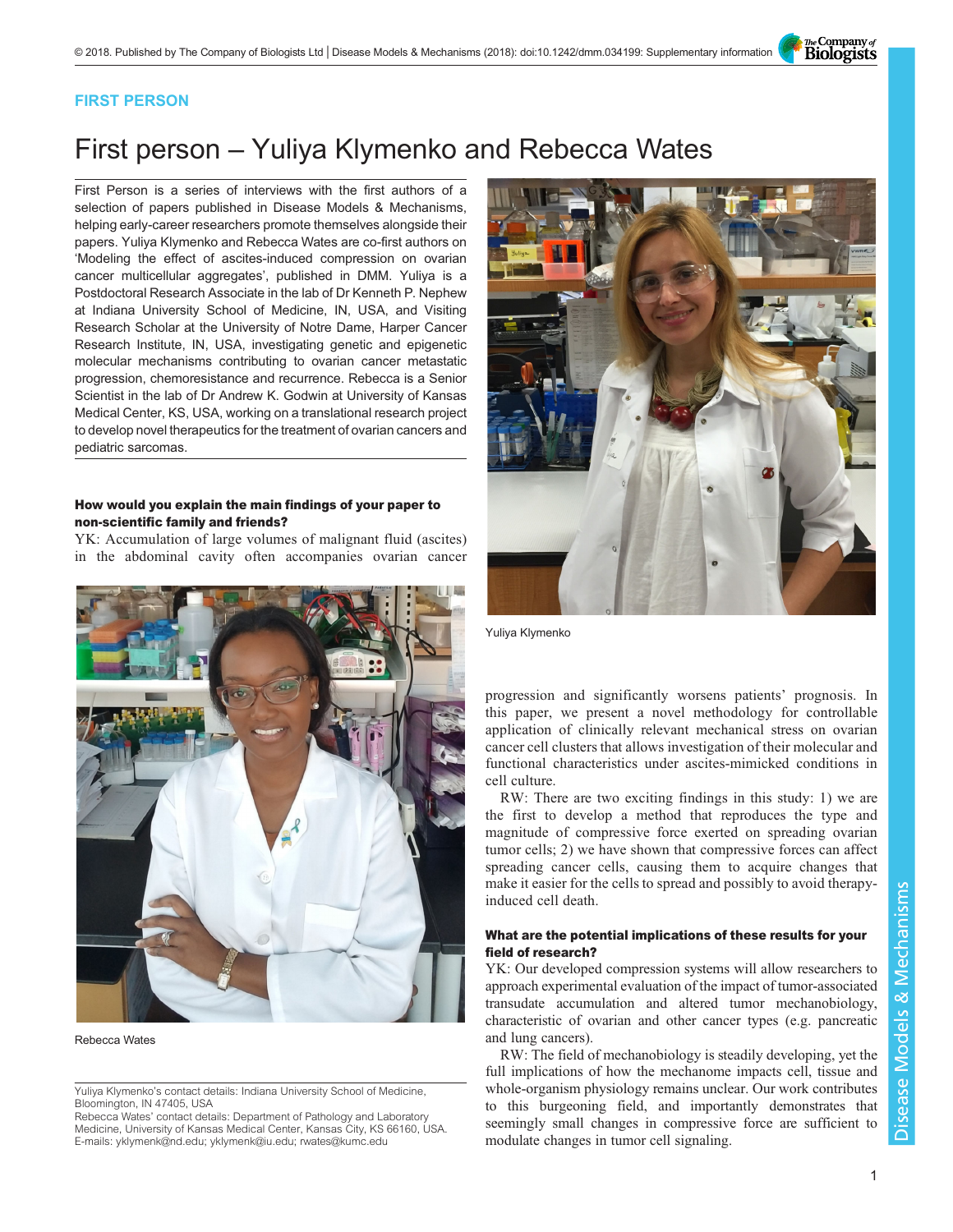#### What are the main advantages and drawbacks of the model system you have used as it relates to the disease you are investigating?

YK and RW: Our model allows for the controlled and systematic investigation of compressive forces; however, while the simplicity of the model allows us to isolate effects of compression it is not currently designed to elucidate the interplay between mechanical forces and other microenvironmental factors (e.g. immune responses). Also, the current model does not involve evaluation of other ascites-associated mechanical strain components, such as tissue tension and flow disturbances, which must be assessed separately.

#### What has surprised you the most while conducting your research?

# "I did not anticipate that such small changes in hydrostatic pressure would be sufficient to alter cellular signaling."

YK: To validate our compression system's feasibility we chose several EMT-related genes based on published literature, hoping to be lucky enough to observe altered expression in at least one or a few genes at first attempt and identify candidacy gene(s) for further research. It was quite intriguing and very promising to see such an avid response to applied compression in the vast majority of genes from our list.

RW: When I started this project using the 'cells-in-bags' model, I was uncertain that I would observe significant changes because I did not anticipate that such small changes in hydrostatic pressure would be sufficient to alter cellular signaling. I am excited that we have proved my uncertainties wrong!

Describe what you think is the most significant challenge impacting your research at this time and how will this be addressed over the next 10 years?

"The good news is that significant advances in technical tools, rapid emergence of large 'omics' data and the ability to perform quick data analysis in large patient cohorts has vastly expanded current knowledge in the field."

YK: The big challenge is that the disease we generally call 'epithelial ovarian cancer' is a histopathologically, morphologically and molecularly heterogeneous group of neoplasms, and researchers' attempts to target certain ovarian cancer cell vulnerabilities have had limited effect. Even the origin of ovarian cancer is a matter of constant debate, as it is now known that at least half of ovarian carcinomas do not arise from ovarian tissue. The good news is that significant advances in technical tools, rapid emergence of large 'omics' data and the ability to perform quick data analysis in large patient cohorts has vastly expanded current knowledge in the field. In my opinion, an interdisciplinary collaborative effort between molecular biologists, geneticists, clinical oncologists, chemists, engineers, bioinformaticians and computational biology experts will define progress in translating this knowledge into the clinic.



Pseudo-colored scanning electron micrograph of a metastasizing ovarian cancer cell (purple) attaching to the surface of a cancerous multicellular aggregate (blue). Image credit: Yuliya Klymenko.

RW: The ever-evolving technologies being employed in research create a lot of big data that may hold important answers waiting to be revealed. This fact, coupled with a need to rethink research spending to maximize limited grant funds, will push the trend for biologists to receive more formal education in biostatistics, so we can fully interrogate existing data.

#### What changes do you think could improve the professional lives of early-career scientists?

YK: Fear of career uncertainty, constant striving for research funds (with unguaranteed success), and the pressure of consistent, highly prolific publication productivity at the expense of a work-life balance makes many talented junior researchers choose less passionate but financially more secure and steady employment. Creating funding opportunities committed to embracing more grant proposals from early-career researchers, support of networking programs and interdisciplinary collaborations with well-established senior investigators will encourage young scientists' research careers.

RW: I personally believe that a lack of competitive salary and benefits (especially parental leave and day care options), coupled with few available faculty positions, are challenges that often affect young scientists' desire to remain in academic research positions. Ensuring financial compensation commensurate with training and experience and ensuring appropriate family support for early-career scientists will improve retention of young investigators and foster greater focus on advancing research.

## What's next for you?

YK: At my current postdoctoral position, I was recently awarded the Indiana Clinical and Translational Sciences Institute Grant to pursue a project on epigenetic regulation of ovarian cancer progression and drug resistance. This will be the primary focus of my research for the next 1-2 years.

RW: I have identified a novel therapeutic target in ovarian cancers, and am currently working on a collaborative team to develop compounds that can be used in preclinical testing. I recently